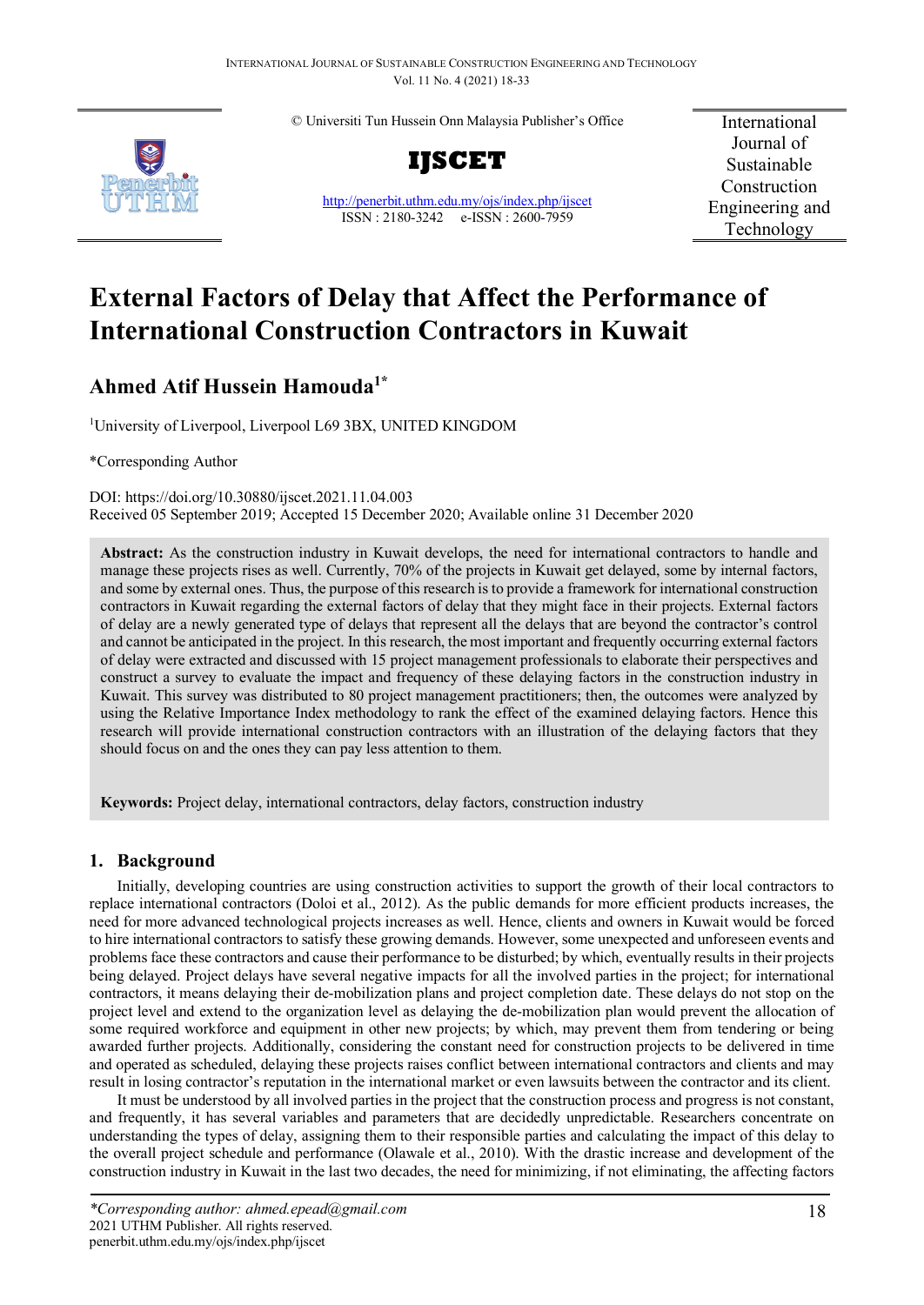of delay is of more importance than calculating its impact and applying claims of the responsible party, as the general purpose is to prevent project delay, not deciding the blamed party. Regardless of the types of delay, researchers have tried to solve the problem of projects' delay, while targeting the root causes of these delays and giving solutions for mitigating these delays with the total duration of the project (Almutairi, 2016). Hence, this research aims to state and explain the problems that face international construction contractors in Kuwait and be responsible for their projects' delay. The research purpose is to provide international construction contractors with the main external factors of delay to enhance their awareness of the problems that might impact their schedule and forcefully cause their projects to be extended beyond the original completion date.

Stating that most of the project worldwide suffer from time delays and cost overruns are not added information. Typically, the construction industry in Kuwait contributes with average 7-10% in the national income; out of which, 70% of these attributed construction projects are being delayed beyond their original completion dates (Al-Tabtabai, 2002). The previous status of delayed projects was then updated the percentage of delayed projects has slightly decreased to be 60-70% average percentage (Almutairi, 2016). Therefore, a considerable number of delayed projects have driven researchers into examining and investigating the reasons behind these delays. However, this research will have more concentration on external reasons or factors of delay that affect international or international construction contractors. Hence, allocating contractors' focus to the unforeseen events that may cause their projects to be delayed. These unplanned factors can be considered as a significant cause of losing reputation and in some cases, can lead to project total failure (Almutairi, 2016). Starting by (Al-Tabtabai, 2002) who have addressed this topic in the Kuwaiti construction industry (Al-Tabtabai, 2002) and through the studies done by (Jarkas & Bitar, 2012), ten years have passed, and the problem was not correctly handled and lightly investigated in the published articles (Jarkas and Bitar, 2012). Moreover, it was further elaborated in a recent study by (Kartam & Hmouda, 2018) that this impoverished understanding of the external factors of delay causes subcontractors to delay their main contractors' project unknowingly and unwillingly (Kartam and Hmouda, 2018).

## **2. Introduction**

Currently, multiple new projects are starting in Kuwait, which reflects the government's striving investment strategies. Typically, construction projects are characterized in Kuwait and all over the world for being behind schedule and over budget; in which, it was stated by (Soliman, 2017) that almost 70% of the project examined in his study had delayed completion dates (Soliman, 2017). Consequently, these delays have pushed several researchers to adopt the reasons, causes, factors, and effects of delays and investigate them in depth. The roots of these delays are not solely attributed to the parties involved in the project, but also to other parameters like the geographical location, availability of resources, governmental laws and regulations, and public authorities' performance (Megha and Rajiv, 2013). As informed by the authors, ineffectual planning and control is the main root for delays across delay cause studies

Due to the start of several new projects in Kuwait, the construction rise attracted several multinational construction contractors to invest in Kuwait. Several international construction contractors use the existing records of previous projects in Kuwait to frame and estimate their requirements during the tendering and planning stages of the project. Typically, international companies invest in the developing countries while knowing of their needs and demands; therefore, they provide the services, technologies, and resources that would exceed the satisfactory level of these countries to ensure their extended stay in these countries (Hussain et al., 2017). Thus, the internal problems or the project related issues that face international contractors are understandable and already considered by this international contractor.

However, the external factors are the ones that matter, as they may not be notable or visible during the tendering and planning or even at the beginning of the project. Therefore, it was stated by (Muhwezi et al., 2014) that international contractors frequently fall for sudden factors of delay that they were not prepared for (Muhwezi et al., 2006). As the publication records show that the number of publicized papers regarding the external factors in Kuwait, in general, is somehow limited (Al Sanad et al., 2011). Hence, the importance of this study signifies in the fact that it provides a guideline or a framework for international construction contractors about the factors that are not directly related to their execution plan or unplanned during the tendering phase; however, would affect the constructability of the project and eventually causing for its delay.

## **2.1 Delayed Construction Projects in Kuwait**

Delayed projects are the ones that experience delays in their construction period where there are dissimilarities between the schedule works to be executed under the approved schedule and the actual works that are being executed at the site by 10% up to 30% (S. Mitkus and T. Mitkus, 2014). On the other hand, the authors informed that sick projects are the ones that experience delays in their construction period where there are dissimilarities between the actual and planned activities by more than 30% or even the projects which have failed to be closed and completed by their approved schedule. Hence, when the project fails to achieve the planned schedule, approved budget, contractual scope or the required quality, this result in several unpredicted destructive influences on the projects. Typically, delayed construction projects are either treated with an extension of time for the project end date or accelerating its activities by increasing the project's manpower and equipment; hence, addressing additional unplanned costs to the project's approved budget.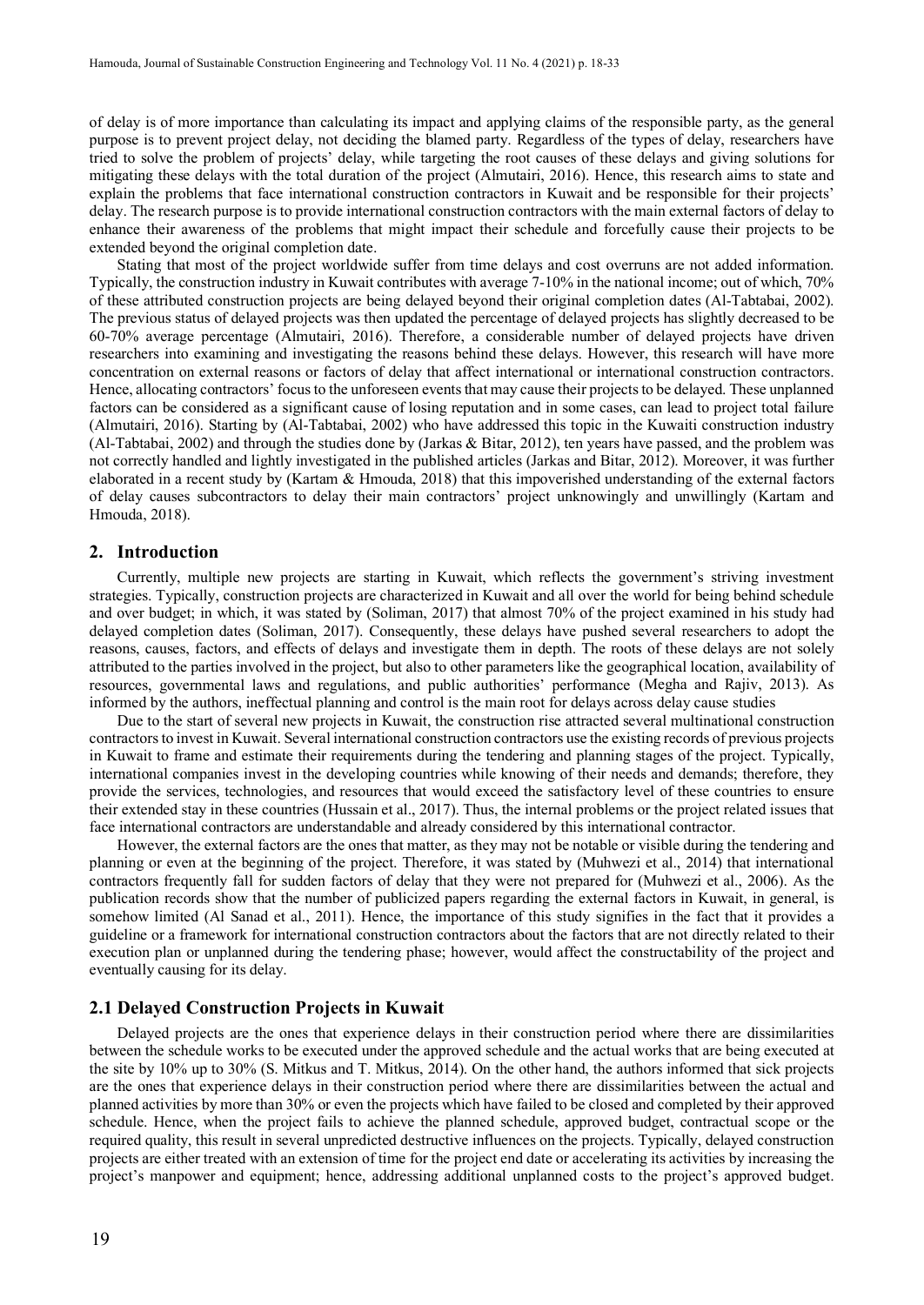However, the standard practice for establishing and approving the project's budget allows five to ten percent of the project's total budget as a contingency allowance in the signed contract price; by which, this allowance would generally depend on the contractor's previous experience and expert judgment (Soliman, 2017). Though the project's contract is approved and signed by all the participating parties, this contract also includes the required terms and conditions that define and frame the additional time and cost accompanying the happening delay. Hence, creating conflicts in several cases between the client and contractor as to whether this contractor is eligible to claim the additional cost (S. Mitkus and T. Mitkus, 2014).

## **2.2 External Delays**

Typically, the classification of the delay types can be concluded in eight main types; critical, non-critical, compensable, non-compensable, excusable, non-excusable, concurrent and non-concurrent delays (Van et al., 2015). However, these traditional categories do not always justify or be fair to the new types of delays and do not satisfy the representation of common factors of delays. Hence, a new type of project delays is to be considered and encountered by project and organizations; which is the External Delays type (Pawar et al., 2016). According to the previous authors, external delays are the delays that fall beyond the control, intent, or expectation of clients, contractors, and subcontractors. These delays are not necessarily justifiable, nor excusable, not all external delays would be compensable or reflect in an extension of time for the construction process of the project (Pethkar and Birajda, 2015). Usually, these factors are slightly taken into consideration while preparing the sequence of works and the schedule of the project; by which, reflect that the impact of these factors is not always severe and can confirmatively be considered as a medium impact. Nevertheless, some external factors of delay might also cause the project to be drastically delayed; like Force Majeure or the unexpected accidents that happen at the site.

## **2.3 The Need for International Construction Contractors**

The construction industry among the world has become progressively international over the past ten years (Amiri and Bausman, 2018). With the growing need for modern technological advancements in all projects, a sole contractor or participant in major projects will not has the capability nor the required resources to satisfy the continuous demands of the project. Hence, countries, governments, and leading companies always consider the assist of international contractors in order to fill the gap between the available technological approaches and the required enhancements and developments. Accordingly, the way that developing countries are currently trying to enhance their world business record encourages international construction companies and contractors to bid and win projects in international construction markets (Rani et al., 2018). In the Kuwaiti construction industry, the need for international construction contractors signifies in the fact that Kuwait itself lacks the technological advancement and the required proficiency in project management knowledge. Arab project managers are skilled construction executers; however, they lack the planning, scheduling and management skills that are essential for managing megaprojects or multi-discipline projects (Jaeger and Adair, 2012). Hence, there is a constant need in Kuwait for international construction contractors to supervise the construction execution process by the local construction companies (Rees-Caldwell and Pinnington, 2013). As a result, all mega-projects in Kuwait are being awarded to international construction contractors who would have a scope of Engineering, Procurement & Construction "EPC" as the minimal standard for their project. While the same international contractors may award each scope or section of scope to a local subcontractor, the international contractor would be on top of all these local subcontractors and with an exclusive and direct contract with the Client.

## **3. Materials and Methods**

The research for the factors that cause project delay in the Kuwaiti construction industry is not new; however, this research did not take its full capacity until the beginning of the twentieth century (S. Mitkus and T. Mitkus, 2014). Though, to investigate these factors, the global external factors of delay must first be studied to determine the selection and inclusion criteria of some specific factors of delay in the research survey. In this research, the selection criteria of the investigated external factors of delay must be based upon a logical explanation of the interrelation between the impact of the factors and their frequency of occurrence. This method will ensure the inclusion of the most affecting factors of delay while considering their frequency of occurrence to avoid the low-impact factors or the factors that rarely happens. In assistance to the selection of the most affecting external factors of delay, all the reviewed literature was considering the use of Relatively Importance Index (RII), which will be further explained in detail, to evaluate the importance of selected and studied factors in their researches. Thus, making it easier to compare between all the literature and obtain the most affecting external factors by choosing the factors with the highest RII and compare them in lieu with their frequency in being examined both by other researchers. Hence, indicating that the extracted factors are the most affecting and the frequently examined ones to study their existence in the construction industry in Kuwait. Upon segregating the examined factors in several studies ( (Gluszak and Lesniak, 2015); (Assbeihat, 2018); (Gebrehiwet and Luo, 2017); (Van et al., 2015); (Marzouk and El-Rasas, 2012); ( Aziz, 2013); (Ibironke et al., 2013); (Hasmori et al., 2018); (Muhwezi et al., 2006); (Pawar et al., 2016)), the highest scores considered for the investigated delaying factors in researches are respectively; Unfavorable Weather Conditions, Unreliable Subcontractors, Client's Financial Issues, Accidents During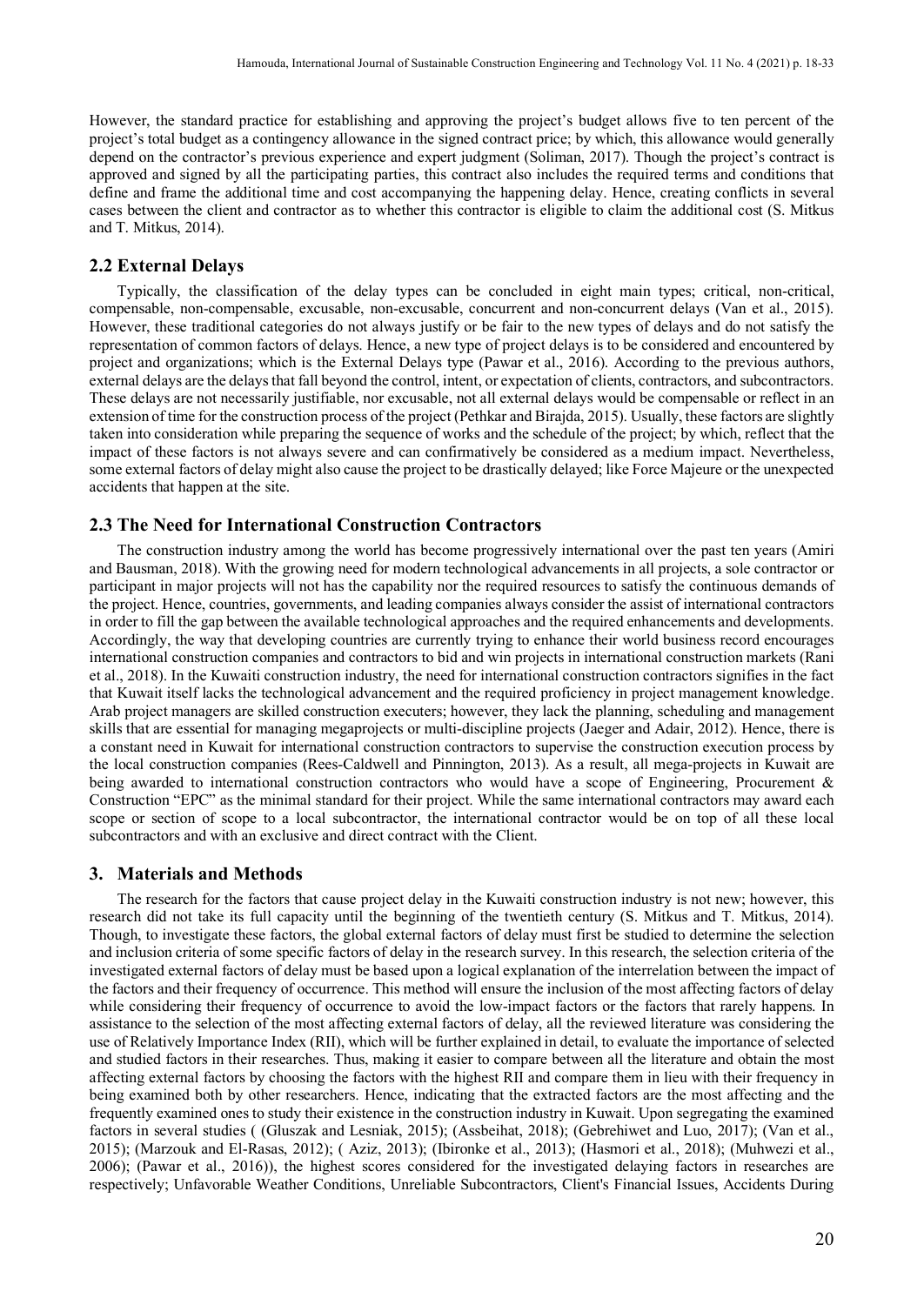Construction, Conflict Between the Parties, and Price Fluctuations. Henceforward, these six factors will be considered as inputs in the interview conduction and survey formation to be further discussed and evaluate their impact and frequency of occurrence in the construction industry in Kuwait.

Consequently, the extracted factors of delay from the literature will be thoroughly discussed with the interviewed project managers of international contractors. Besides, the interview with the project managers will add two more factors of delay to be included in the questionnaire. The configuration of the interview itself will follow the semi-structured interviews criteria, as the same set of sequenced questions will be asked to each participant (Mason, 2010). Thus, the collected data could be compared and analyzed across all the participants. On the other hand, the design of the questionnaire will consider creating a Likert Survey, as its best suits qualitative analysis and management and business surveys (Fugar and Agyakwah-Baah, 2010). After collecting the survey's outcomes, each external factor of delay will be analyzed according to its frequency of occurrence and its impact on delaying the project. The purposive sampling methodology shall be used in this research to emphasizes its concentration on specific participants to interview them. The advantage of this methodology is its assistance in constructing a better understanding of the variance delaying factors, and their frequency to occur in current or future projects. As a result, saving time and effort by interviewing a selected group of participants and concentrate on getting specific information from them. Typically, it was highly recommended to have a minimum sample size for qualitative researches' interviews of 12-15 interviews to reach data saturation (Crouch and H. McKenzie, 2006). According to the authors, data saturation is when the research does not gain or obtain any or minimal additional knowledge from each following interview. This research will adopt the same methodology and will maintain a sample size of 15 participants for the qualitative interviews.

After including two delaying factors from the conducted interviews, the use of the below equation would determine the sample size to undertake the questionnaire. Increasing the sample size by up to 50% ensures that the minimum number of samples is met; however, for simplicity, this research will use a population size of 100 participants to be considered for any further analysis. While considering a variance of the population P=50%, Confidence level=95% and 5% margin of error, the ideal sample size should be  $80$  participants.

$$
n = \frac{p(100 - p)z^2}{E^2} \tag{1}
$$

The selection criteria for the interview participants shall focus on Project Managers, Project Management Office (PMO), Project Management Team (PMT) and Project Control Managers of international construction contractors in Kuwait or local companies which have several integrated projects with international construction contractors in Kuwait. To analyze the collected data, this research will follow the Relative Importance Index to study the performance of projects in Kuwait for each delaying factor by the following equation.

$$
RII = \frac{\sum_{i=1}^{5} w_i x_i}{A x N} \tag{2}
$$

To explain the equation mentioned above,  $\bf{W}$  is the weight of the delaying factor that was given to it by using the Likert Scale; accordingly, its value ranges from one to five, where the weighting of one means not significant and five means extremely significant. Moreover, **X** represents the frequency of selecting a specific response for a delay factor in the questionnaire by its candidates. A is the highest value a delay factor can be given. N is the total number of candidates who have matched the selection criteria and finished the questionnaire.

As previously mentioned, the population size for this questionnaire will be 100 participants, while the sample size is only 80 participants; hence, the survey will fulfill its requirement and start segregating and analyzing the collected data when the feedback is received from 80 participants. To expedite the data collection process, the questionnaire has been distributed via a printed copy of the survey to some participants, while creating an online version of the survey by using the services of SurveyMonkey to be distributed to others. As the focus of this questionnaire is to evaluate the respondents' contribution to the effects of external factors of delay, experienced managers and engineers have been chosen to participate in the survey. In addition, the survey was also distributed to young engineers who have less than five years of experience to understand their logic and perspective of the problem. Thus, the inclusion of various age categories in the sample size of the survey would higher the reliability of the research and generalize its outcomes.

## **4. Results**

Upon conduction of the interviews, most of the interviewees have given high importance to the delays that resulted from the late issuance of work permits. These delays usually cannot be avoided, and its impact on the total delay of the project depends on the location, criticality, and importance of this project. All projects have suffered from this factor of delay; however, the duration and severity of this delay are affected by the influence of contractor, client, and government. The managers who have their projects affected by this factor stated that the duration of the impacted delay could be ranged from a week to months, as this delay tend to occur daily by short intervals every day (Ibironke et al., 2013). Also, considering the frequency of this delaying factor to occur, both interviewed project managers and the literature reviewed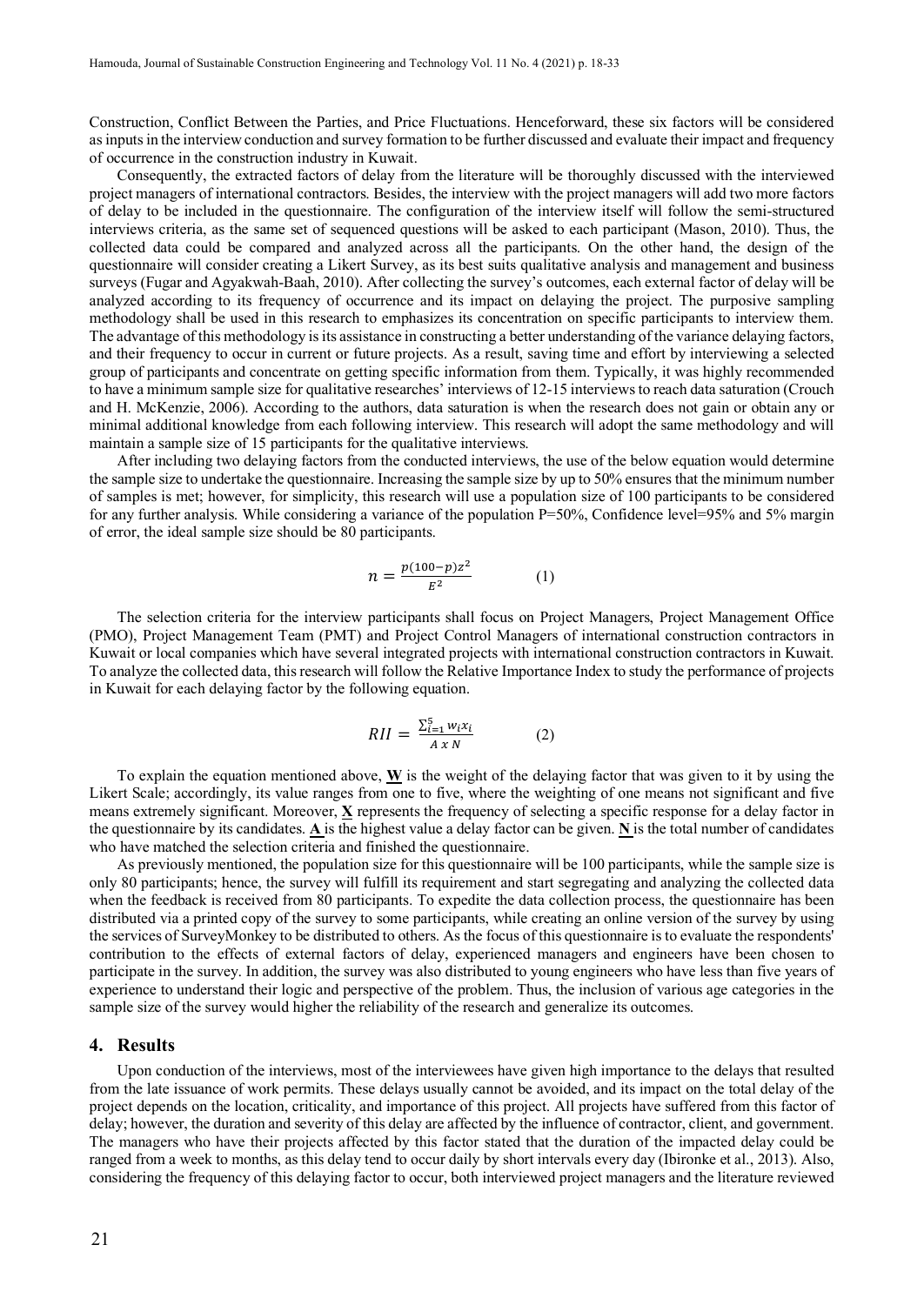researchers have confirmed the continuity and criticality of this factor in some projects, as some construction projects may take place in existing plants or live areas. Therefore, the government or the responsible authorities delay the issuance of the related work permits until they ensure that all the standardized work practices and safety procedures are being following and satisfied. Thus, this was the first factor to be considered from the conduction of the interview.

Finally, all interviewees have agreed on the irrefutable impact of client and subcontractor's knowledge project management's principles on the total delay of the project. According to 7 project managers and project control managers, limiting the project manager and project team's knowledge to their technical experience significantly affect the project as their ability to understand the project's schedule, cost, contract, and proper communication methods would be drastically limited. Regardless of the focus of the interviewed project managers on this point, it was merely mentioned in the reviewed literature ( (Assaf and Al-Hejji, 2006); (Jaeger and Adair, 2012)) have considered the arisen conflict between contractual parties, but did not consider the proficiency of project management in these parties. Hence, this factor was considered the second one from the interview conduction that would be input in the survey.

## **Table 1 - An illustration of the collected data from interviews and presented regarding the Thematic Analysis and Coding System Method.**

| <b>Theme</b>            | Code                                        | <b>Respondents' Participation</b>                                |
|-------------------------|---------------------------------------------|------------------------------------------------------------------|
| Understanding           | Distinguish Purpose and Use<br>1.           | 15 participants have contributed to this point<br>1.             |
| the Research            | Topic Introduction and Explaining<br>2.     | 15 participants have contributed to this point<br>2.             |
| <b>Topic</b>            | Changing the Common Understandings<br>3.    | 14 participants have contributed to this point<br>3.             |
|                         | 1.<br>Differentiate Between Different Types | 15 participants have contributed to this point<br>$\mathbf{1}$ . |
|                         | of Delay                                    |                                                                  |
| <b>Familiarity with</b> | Relating Existing Factors to the<br>2.      |                                                                  |
| the Topic               | Research Topic                              | 13 participants have contributed to this point<br>2.             |
|                         | Tracking the Source of Participants'<br>3.  |                                                                  |
|                         | Knowledge                                   | 15 participants have contributed to this point<br>3.             |
|                         | Impact Level of External Factors on<br>1.   | 13 participants have contributed to this point<br>1.             |
|                         | Project Duration                            |                                                                  |
| <b>External Factors</b> | <b>Bad Weather</b><br>2.                    |                                                                  |
| of Delay in             | External Factors' Effect on Project<br>3.   | 12 participants have agreed to this point<br>2.                  |
| Kuwait                  | Performance                                 | 11 participants have agreed to this point<br>3.                  |
|                         | Deprived Implementation of Risk<br>4.       |                                                                  |
|                         | Management in Kuwait                        | 13 participants have agreed to this point<br>4.                  |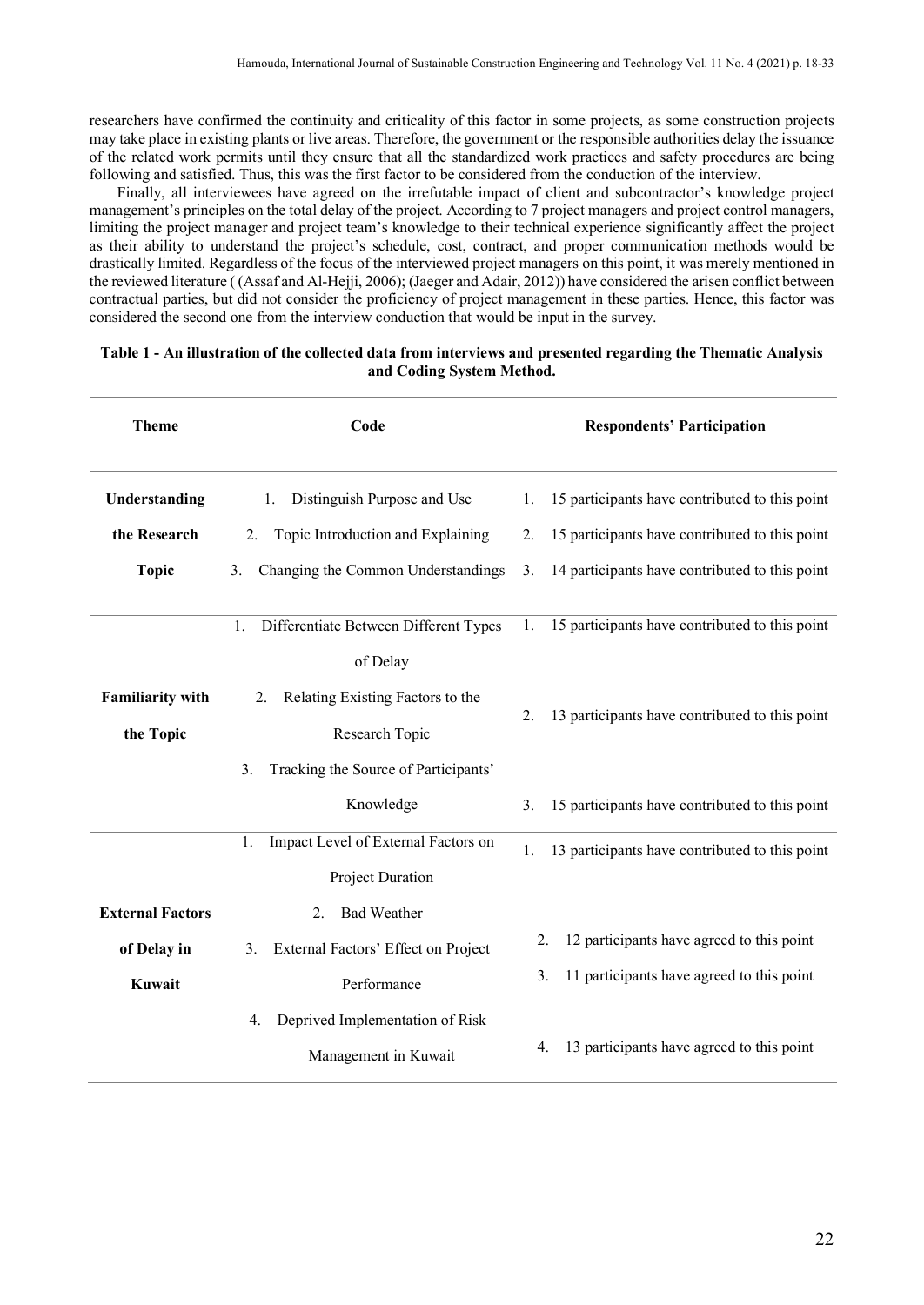| Clients' Poor Communication Skills<br>9 participants have agreed to this point<br>1.<br>1.<br>Lack of Project Management Principles<br>14 participants have agreed to this point<br>2.<br>2.<br><b>Effect</b> of<br>Lack of Conflict Management<br>11 participants have agreed to this point<br>3.<br>3.<br>Contractual<br>Poor Decision-Making Process<br>10 participants have agreed to this point<br>4.<br>4.<br><b>Parties</b><br>Lack of Subcontractor's Technical<br>7 participants have agreed to this point<br>5.<br>5.<br>Knowledge<br>Poor Project Supervision<br>7 participants have agreed to this point<br>6.<br>6. | Code | <b>Respondents' Participation</b> |  |  |  |  |
|----------------------------------------------------------------------------------------------------------------------------------------------------------------------------------------------------------------------------------------------------------------------------------------------------------------------------------------------------------------------------------------------------------------------------------------------------------------------------------------------------------------------------------------------------------------------------------------------------------------------------------|------|-----------------------------------|--|--|--|--|
|                                                                                                                                                                                                                                                                                                                                                                                                                                                                                                                                                                                                                                  |      |                                   |  |  |  |  |
|                                                                                                                                                                                                                                                                                                                                                                                                                                                                                                                                                                                                                                  |      |                                   |  |  |  |  |
|                                                                                                                                                                                                                                                                                                                                                                                                                                                                                                                                                                                                                                  |      |                                   |  |  |  |  |
|                                                                                                                                                                                                                                                                                                                                                                                                                                                                                                                                                                                                                                  |      |                                   |  |  |  |  |
|                                                                                                                                                                                                                                                                                                                                                                                                                                                                                                                                                                                                                                  |      |                                   |  |  |  |  |
|                                                                                                                                                                                                                                                                                                                                                                                                                                                                                                                                                                                                                                  |      |                                   |  |  |  |  |
|                                                                                                                                                                                                                                                                                                                                                                                                                                                                                                                                                                                                                                  |      |                                   |  |  |  |  |
| Effect of Unseasonable Weather<br>12 participants have agreed to this point<br>1.<br>1.<br>Geographical                                                                                                                                                                                                                                                                                                                                                                                                                                                                                                                          |      |                                   |  |  |  |  |
| Conditions<br>and Society-                                                                                                                                                                                                                                                                                                                                                                                                                                                                                                                                                                                                       |      |                                   |  |  |  |  |
| <b>Cultural Differences</b><br>6 participants have agreed to this point<br>2.<br>2.<br><b>Related Factors</b>                                                                                                                                                                                                                                                                                                                                                                                                                                                                                                                    |      |                                   |  |  |  |  |
| <b>Issuance of Work Permits</b><br>11 participants have agreed to this point<br>3.<br>3.                                                                                                                                                                                                                                                                                                                                                                                                                                                                                                                                         |      |                                   |  |  |  |  |
| 12 participants have agreed to this point<br>Effect of Unseasonable Weather<br>1.<br>1.<br><b>Relating</b>                                                                                                                                                                                                                                                                                                                                                                                                                                                                                                                       |      |                                   |  |  |  |  |
| Conditions<br>Personal                                                                                                                                                                                                                                                                                                                                                                                                                                                                                                                                                                                                           |      |                                   |  |  |  |  |
| Lack of Conflict Management<br>11 participants have agreed to this point<br>2.<br>2.                                                                                                                                                                                                                                                                                                                                                                                                                                                                                                                                             |      |                                   |  |  |  |  |
| <b>Experience</b><br>Project Management Proficiency<br>15 participants have agreed to this point<br>3.<br>3.                                                                                                                                                                                                                                                                                                                                                                                                                                                                                                                     |      |                                   |  |  |  |  |
| Very Limited External Factors of Delay<br>1.<br>11 participants have agreed to this point<br>1.                                                                                                                                                                                                                                                                                                                                                                                                                                                                                                                                  |      |                                   |  |  |  |  |
| <b>Frequency of</b><br>Some External Factors Merely Exist<br>2.<br>12 participants have agreed to this point<br>2.                                                                                                                                                                                                                                                                                                                                                                                                                                                                                                               |      |                                   |  |  |  |  |
| Poor Management Skills is an Always<br>3.<br>Occurrence<br>14 participants have agreed to this point<br>3.                                                                                                                                                                                                                                                                                                                                                                                                                                                                                                                       |      |                                   |  |  |  |  |
| Factor of Delay                                                                                                                                                                                                                                                                                                                                                                                                                                                                                                                                                                                                                  |      |                                   |  |  |  |  |
| <b>Enhancing Project Performance</b><br>Linking<br>13 participants have agreed to this point<br>1.<br>1.                                                                                                                                                                                                                                                                                                                                                                                                                                                                                                                         |      |                                   |  |  |  |  |
| Issuance of Work Permits<br>11 participants have agreed to this point<br><b>Frequency to</b><br>2.<br>2.                                                                                                                                                                                                                                                                                                                                                                                                                                                                                                                         |      |                                   |  |  |  |  |
| 9 participants have agreed to this point<br>Impact<br>Force Majeure<br>3.<br>3.                                                                                                                                                                                                                                                                                                                                                                                                                                                                                                                                                  |      |                                   |  |  |  |  |

Regarding the above table, the highest scores considered for the investigated delaying factors in researches from the literature review are respectively; Unfavorable Weather Conditions, Unreliable Subcontractors, Client's Financial Issues, Accidents During Construction, Conflict Between the Parties, and Price Fluctuations. In addition, two more factors to be included from the interview conduction which are; Issuance of Work Permits and Project Management Proficiency. The final eight factors of delay will be under examination in the next step, and their impact on project delays shall be analyzed accordingly.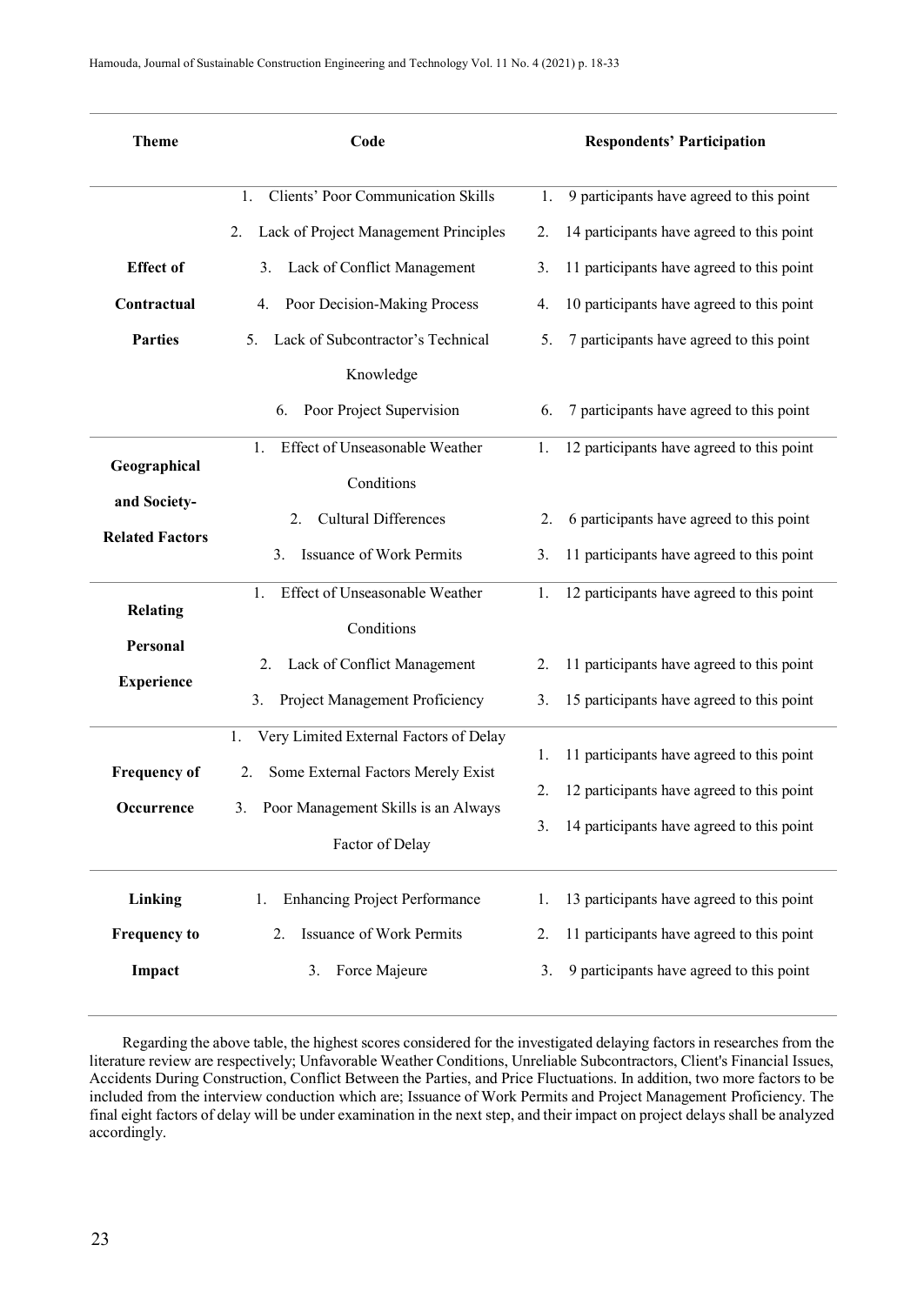

#### **Fig. 1 - This figure illustrates the external factors of delay that would be examined in the research survey.**

To simplify the data collection process, two examination parameters were included (impact/frequency) in every question to reduce the number of questions by half; thus, ensuring that the targeted managers have understandably read and filled the survey. In order to get the outcomes in the below-mentioned table, each parameter had to be examined in the relation of the other; afterward, an average weight of the number of participants to each parameter in each question was to be calculated in order to evaluate the response rate per each question. In this case of this research, the Likert scale is being used, which is giving a numeric value to each parameter from 1 to 5. For the "Impact" factor, the highest value of 5 will be given to the "Very High Impact" parameter, while gradually and respectively in between for the lowest value of 1 for the "Very Low Impact" parameter. On the other hand, in the "Frequency" factor, the highest value of 5 will be given to the "Always Happens" parameter, while gradually and respectively in between for the lowest value of 1 for the "Rarely Happens" parameter.

Moreover, the Relative Importance Index (RII) was calculated according to the number of responses that a parameter has got with relative to the other parameter to the total number of responses that this parameter has got in its category by using the previously mentioned equation (2) to calculate the relative importance index for each parameter. In this equation, W is the weight of the delaying factor according to the Likert scale, X is the number of responses per parameter for the impact and frequency categories. A is the highest score given for a parameter, which is "5" in the case of Likert Scale; however, as this research is evaluating two factors to each other, the highest score will be if a participant has chosen the highest parameters in the two factors. Hence the highest score would be  $5 \times 5 = 25$ , instead of the usual "5" as per Likert Scale. Also, N is the total number of participants in the questionnaire, which is "80" participants in the case of this research.

The relative importance index methodology will be used to calculate the severity and the frequency of each factor as per its records in the questionnaire. Hence, from the severity index and the frequency index, the importance index would be calculated by multiplying the first two parameters together. The importance index is a percentage that identifies the significance of each delaying factor about its impact on the project and the frequency that it affects projects.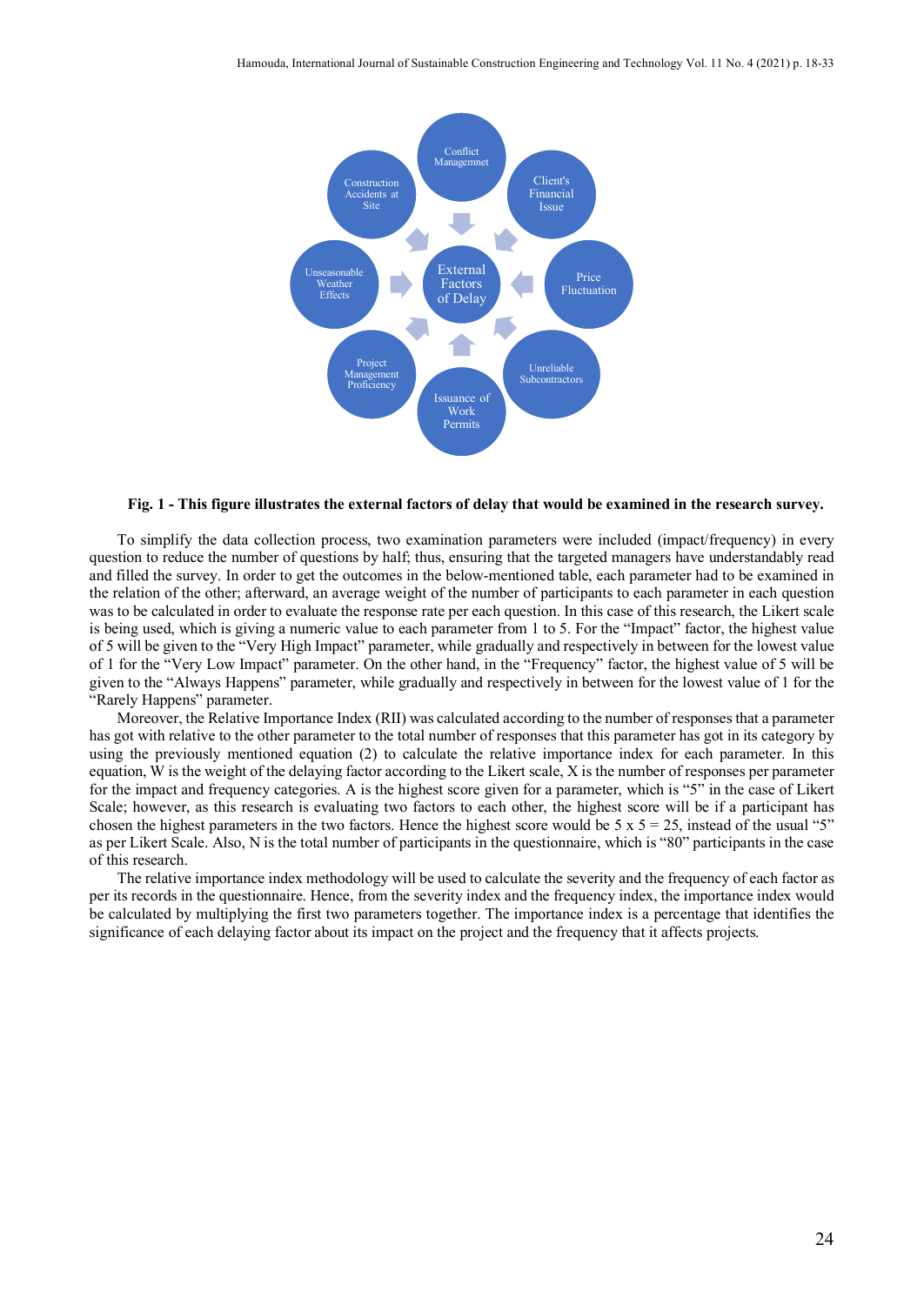|                                   |                                              |                           |                                                                     | елашшаноп рагашецег.     |                           |                              |                                |                                 |                                   |
|-----------------------------------|----------------------------------------------|---------------------------|---------------------------------------------------------------------|--------------------------|---------------------------|------------------------------|--------------------------------|---------------------------------|-----------------------------------|
| Impact<br>$\pmb{\&}$<br>Frequency | <b>Relative</b><br>Importance<br>Index (RII) | Client's Financial Issues | and Other Contracting Parties<br><b>Conflict Between Contractor</b> | <b>Price Fluctuation</b> | Unreliable Subcontractors | Unseasonable Weather Effects | Construction Accidents at Site | <b>Issuance of Work Permits</b> | Project Management<br>Proficiency |
| <b>Very</b><br><b>High</b>        | Ave. Weight                                  | 17.67%                    | 7.90%                                                               | 9.56%                    | 12.27%                    | 11.23%                       | 13.10%                         | 8.73%                           | 19.54%                            |
|                                   | RII                                          | 10.37%                    | 4.63%                                                               | 5.61%                    | 7.20%                     | 6.59%                        | 7.68%                          | 5.12%                           | 11.46%                            |
| <b>High</b>                       | Ave. Weight                                  | 8.71%                     | 19.91%                                                              | 6.45%                    | 17.19%                    | 12.67%                       | 5.43%                          | 14.82%                          | 14.82%                            |
|                                   | <b>RII</b>                                   | 4.42%                     | 10.09%                                                              | 3.27%                    | 8.72%                     | 6.42%                        | 2.75%                          | 7.51%                           | 7.51%                             |
| Moderate                          | Ave. Weight                                  | 3.29%                     | 13.35%                                                              | 8.62%                    | 15.81%                    | 12.94%                       | 11.50%                         | 20.33%                          | 14.17%                            |
|                                   | <b>RII</b>                                   | 1.25%                     | 5.06%                                                               | 3.27%                    | $6.00\%$                  | 4.91%                        | 4.36%                          | 7.71%                           | 5.38%                             |
| Low                               | Ave. Weight                                  | $0.00\%$                  | 10.09%                                                              | 11.93<br>$\frac{0}{0}$   | 1.83%                     | 9.17%                        | 17.43%                         | 39.45%                          | 10.09%                            |
|                                   | RII                                          | $0.00\%$                  | 2.26%                                                               | 2.67%                    | 0.41%                     | 2.05%                        | 3.90%                          | 8.82%                           | 2.26%                             |
| <b>Very</b><br>Low                | Ave. Weight                                  | $0.00\%$                  | $0.00\%$                                                            | $0.00\%$                 | $0.00\%$                  | 28.57%                       | 28.57%                         | $0.00\%$                        | 42.86%                            |
|                                   | <b>RII</b>                                   | $0.00\%$                  | $0.00\%$                                                            | $0.00\%$                 | $0.00\%$                  | 2.00%                        | 2.00%                          | $0.00\%$                        | 3.00%                             |

## **Table 2 - The table summarizes the outcomes of the survey given Weight Ratios and RIIs for each examination parameter.**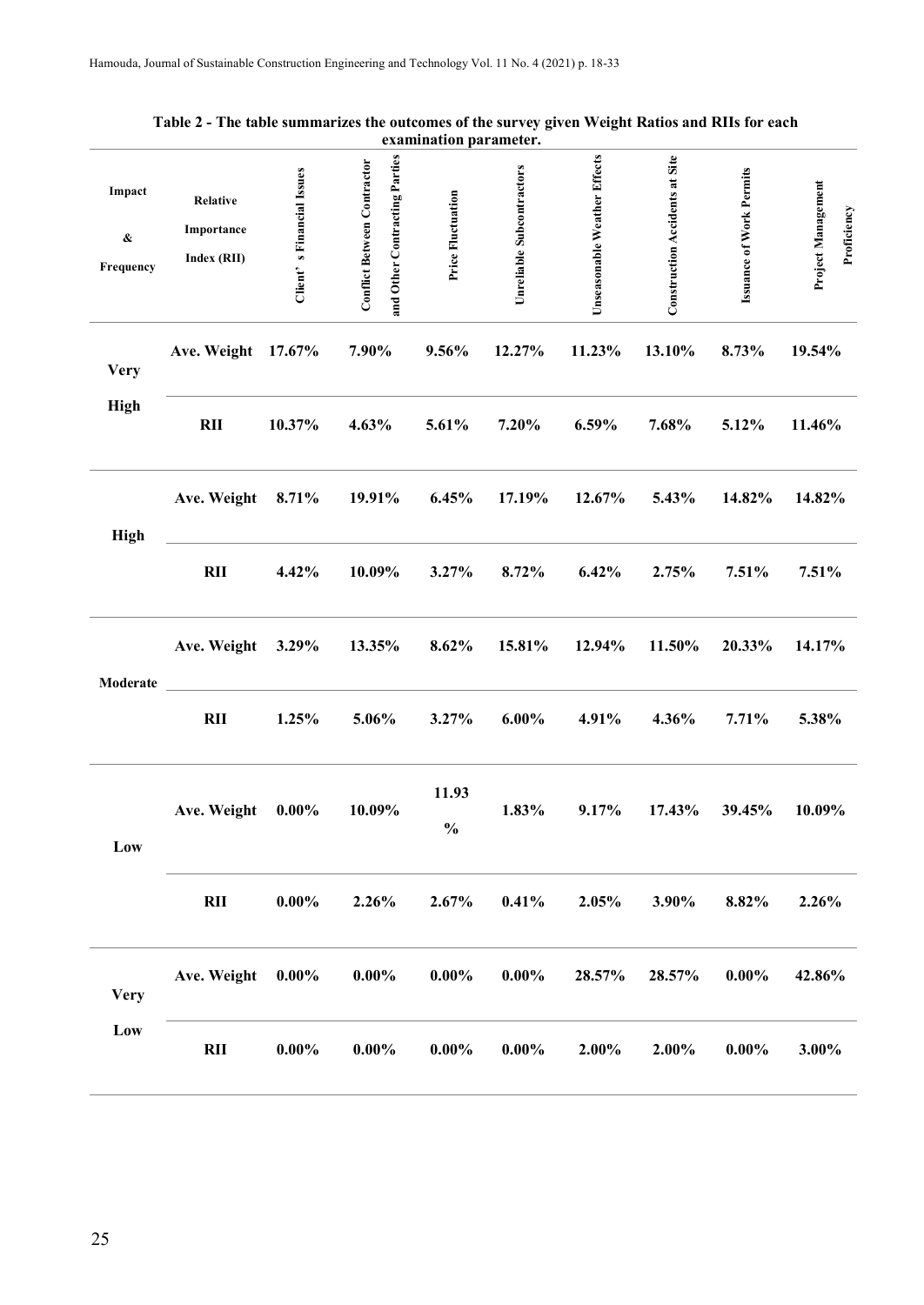| Impact<br>$\pmb{\&}$<br>Frequency | <b>Relative</b><br>Importance<br>Index (RII) | Client's Financial Issues | and Other Contracting Parties<br><b>Conflict Between Contractor</b> | <b>Price Fluctuation</b> | Unreliable Subcontractors    | Unseasonable Weather Effects | Construction Accidents at Site | <b>Issuance of Work Permits</b> | Project Management<br>Proficiency |
|-----------------------------------|----------------------------------------------|---------------------------|---------------------------------------------------------------------|--------------------------|------------------------------|------------------------------|--------------------------------|---------------------------------|-----------------------------------|
|                                   | <b>Weight Ratio</b>                          | 10.24<br>$\frac{0}{0}$    | 14.57%                                                              | $8.00\%$                 | 14.92%                       | 12.18%                       | 9.37%                          | 14.65%                          | 16.07%                            |
|                                   | <b>RII</b> Impact                            | 39.05<br>$\frac{0}{0}$    | 55.55%                                                              | 30.50<br>$\frac{0}{0}$   | 56.90%                       | 46.45%                       | 35.75%                         | 55.85%                          | 61.30%                            |
| <b>Always</b>                     | Ave. Weight                                  | 1.16%                     | 12.21%                                                              | $0.00\%$                 | 18.90%                       | 5.81%                        | 4.65%                          | 23.84%                          | 33.43%                            |
|                                   | RII                                          | 0.93%                     | 9.77%                                                               | $0.00\%$                 | 15.12%                       | 4.65%                        | 3.72%                          | 19.07%                          | 26.74%                            |
| Often                             | Ave. Weight                                  | 4.02%                     | 24.44%                                                              | 1.77%                    | 18.97%                       | 12.22%                       | 3.05%                          | 21.22%                          | 14.31%                            |
|                                   | RII                                          | 2.45%                     | 14.92%                                                              | 1.08%                    | 11.58%                       | 7.46%                        | 1.87%                          | 12.96%                          | 8.74%                             |
| <b>Sometime</b>                   | Ave. Weight                                  | 15.92<br>$\frac{0}{0}$    | 12.11%                                                              |                          | $9.29\%$ $14.43\%$ $18.57\%$ |                              | 8.46%                          | $7.63\%$                        | 13.60%                            |
|                                   | RII                                          | 7.29%                     | 5.54%                                                               | 4.25%                    | 6.61%                        | 8.51%                        | 3.87%                          | $3.49\%$                        | 6.23%                             |
| Occasio<br>nally                  | Ave. Weight                                  | 21.01<br>$\frac{0}{0}$    | 7.98%                                                               | 18.31<br>$\frac{0}{0}$   | $8.22\%$                     | 14.79%                       | 20.42%                         | $3.64\%$                        | 5.63%                             |
|                                   | $\mathbf{R}$                                 | 5.82%                     | 2.21%                                                               | $5.07\%$                 | 2.28%                        | $4.10\%$                     | 5.66%                          | $1.01\%$                        | 1.56%                             |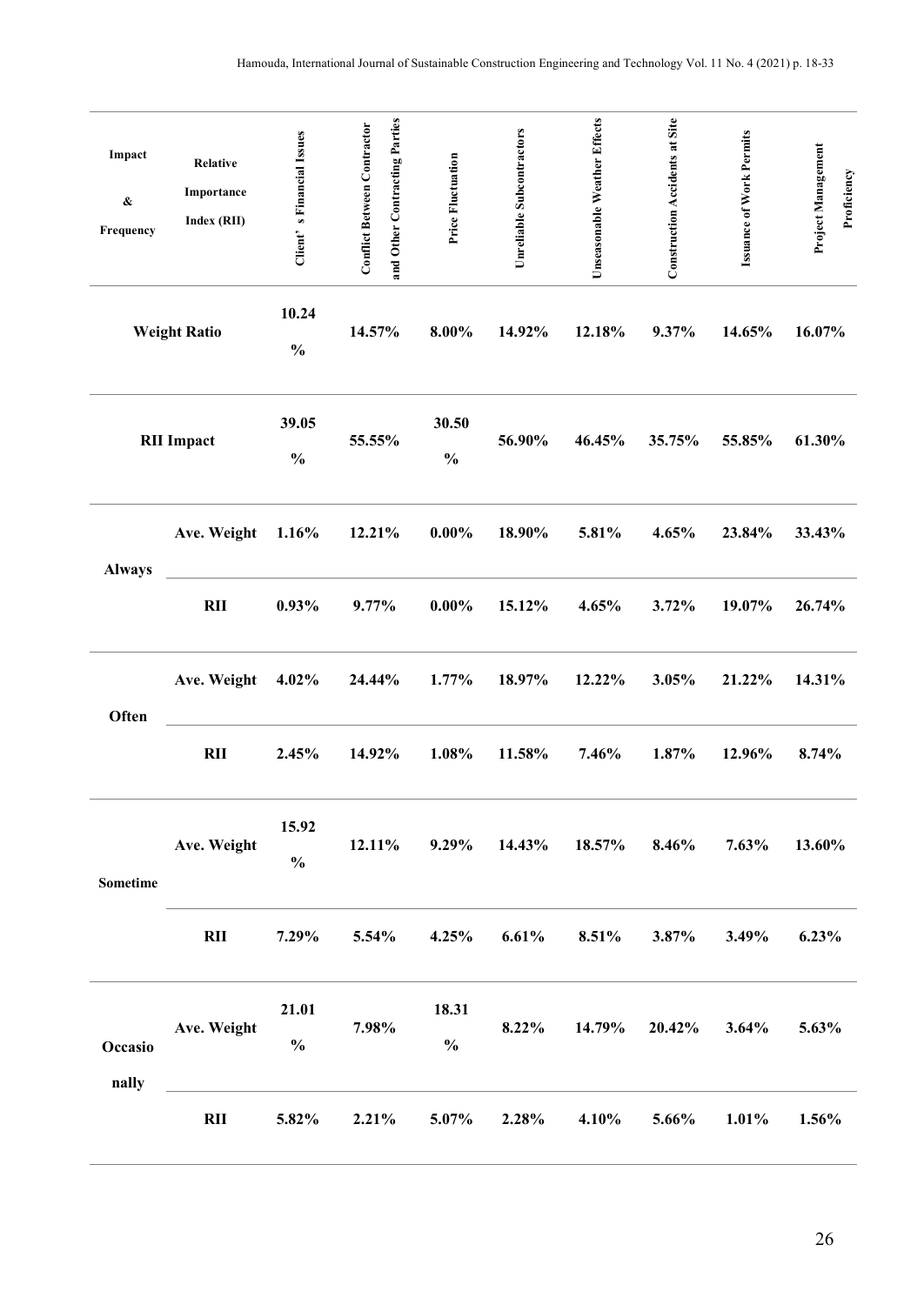| Impact<br>$\pmb{\&}$<br>Frequency | <b>Relative</b><br>Importance<br>Index (RII) | Client's Financial Issues | and Other Contracting Parties<br><b>Conflict Between Contractor</b> | Price Fluctuation      | Unreliable Subcontractors | Unseasonable Weather Effects | <b>Construction Accidents at Site</b> | <b>Issuance of Work Permits</b> | Project Management<br>Proficiency |
|-----------------------------------|----------------------------------------------|---------------------------|---------------------------------------------------------------------|------------------------|---------------------------|------------------------------|---------------------------------------|---------------------------------|-----------------------------------|
| Rarely                            | Ave. Weight                                  | 36.32<br>$\frac{0}{0}$    | $0.00\%$                                                            | 38.68<br>$\frac{0}{0}$ | 1.89%                     | 6.13%                        | 15.09%                                | 1.42%                           | 0.47%                             |
|                                   | <b>RII</b>                                   | 5.70%                     | $0.00\%$                                                            | 6.07%                  | 0.30%                     | 0.96%                        | 2.37%                                 | 0.22%                           | 0.07%                             |
|                                   | <b>Weight Ratio</b>                          | 10.63<br>$\frac{0}{0}$    | 14.79%                                                              | 7.64%                  | 15.15%                    | 12.67%                       | 8.69%                                 | 14.38%                          | 16.06%                            |
|                                   | <b>RII Frequency</b>                         | 42.15<br>$\frac{0}{0}$    | 58.65%                                                              | 30.30<br>$\frac{0}{0}$ | 60.10%                    | 50.25%                       | 34.45%                                | 57.05%                          | 63.70%                            |

From the above table, the overall RII and weightage were calculated for both the "impact" and the "frequency" factors for every external factor of delay. The below graphs illustrate the relationship between the  $\text{RII}_{\text{Image}}$  and  $\text{RII}_{\text{Frequency}}$ and between the weight of the two examined factors. In the first graph, the directly proportional relationship between  $RII<sub>impact</sub>$  and  $RII<sub>Frequency</sub>$  can easily be noticed. This relationship emphasizes that the importance and considerable influence of an external delaying factor get higher with its chances to occur and be repeated in projects. Hence, it gives international construction contractors a better chance to understand the required preventive and corrective to face this delay when it happens. Moreover, the second graph also focuses on the same message that the first graph delivers; however, in the case of the "Construction Accidents at Site" the RII<sub>Impact</sub> is higher that RII<sub>Frequency</sub> while it is the opposite all other delaying factors. This means that, in some cases, the influence of a delaying factor to affect the performance of a project and causes for its delay is higher than its probability of occurrence in a project. Thus, the project management team must recognize and acknowledge the severe impact of this factor even if its chances to happen are lower than others.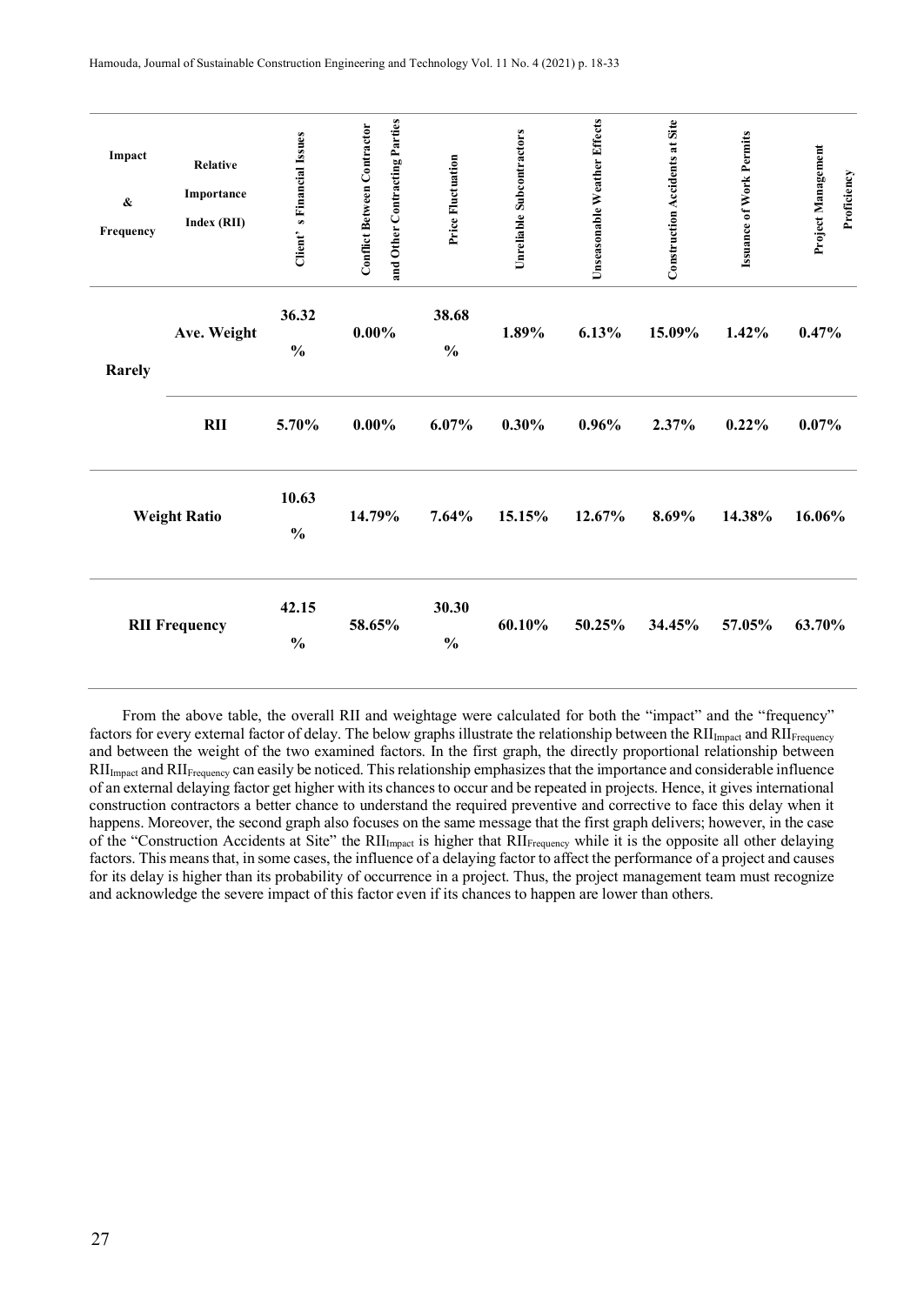

**Fig. 2 - An illustration of the Relative Importance Index for every external factor of delay.**



**Fig. 3 - An illustration of the weightage for every external factor of delay.**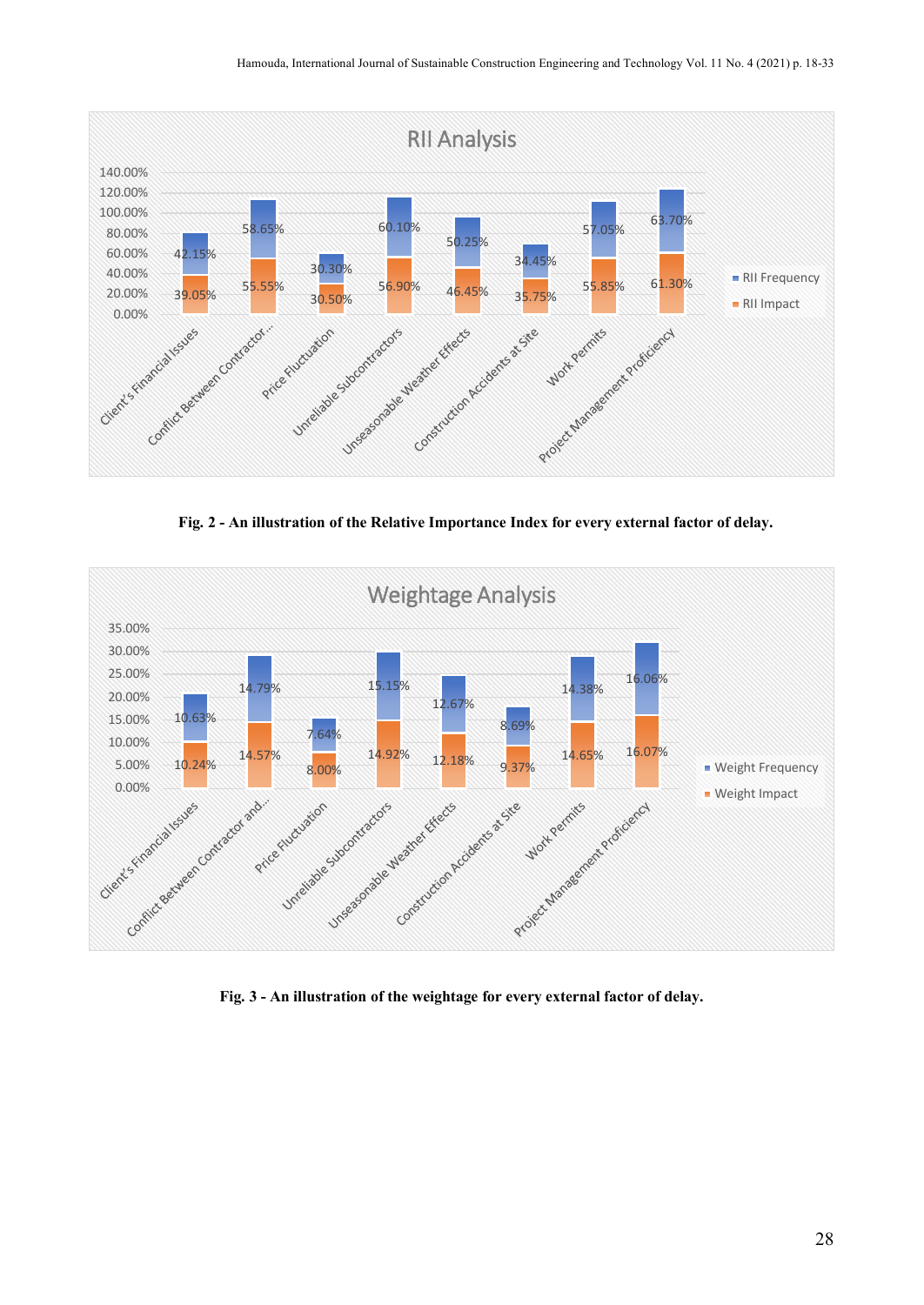

**Fig. 4 - The overall Relative Importance Index between the examined external factors of delay.**

On the other hand, the key objective of this research is to evaluate the RII of the examined external factors of delay and categorize them to rank their ability to affect the project in a way or another. Therefore, by multiplying the  $\text{RII}_{\text{lmøat}}$ and RII<sub>Frequency</sub> together, the overall RII for each examined external factor of delay can exemplify the rank of each factor and its importance to international construction contractors to take care of and prioritize their effort to understand them. In the above pie-chart, the project management proficiency comes first with the highest RII of 39.05%, while client's financial issues come last with RII of 9.24%. This outcome informs about the present situation of which the focus of the local market is on the project manager's technical knowledge and practical experience, rather than managerial information and leadership familiarity.

## **5. Discussion**

The conduction of interviews had provided some more delaying factors to be examined in the distributed survey; by which, has shown that a critical problem faces the current industry in Kuwait which is the lack of project management proficiency. This factor affects the construction industry in Kuwait on local and international levels, as it might prevent projects from being completed and affect international contractors' capability to establish proper communication plans with their local markets' correspondences. Furthermore, the above pie chart illustrates that the second most affecting factor is the unreliability of the assigned subcontractors; by which, it severely affects the project's ability to make decisions and understand the other parameters of the project rather than the scope and technical knowledge. The rest of the external factors of delay are organized according to their effect on project's delay by the following order; Conflict between Contractor and Other Contracting Parties, Issuance of Work Permits, Unseasonable Weather Conditions, Client's Financial Issues, Construction Accidents at Site & Price Fluctuations.

Furthermore, it can also be concluded from the low responses for the "Low Impact" and "Very Low Impact" in Table 4.3, that due to the lack of project management proficiency and poor academic understanding of the concepts and principles of project management, only a few survey participants have distinguished the difference between a low and high impact factors. Thus, emphasizing on the score that this delaying factor has already got; by which, raising the authenticity and credibility of this research and genuinely informs international construction contractors about the current conditions and weaknesses in the Kuwaiti construction market that can affect their performance and cause their projects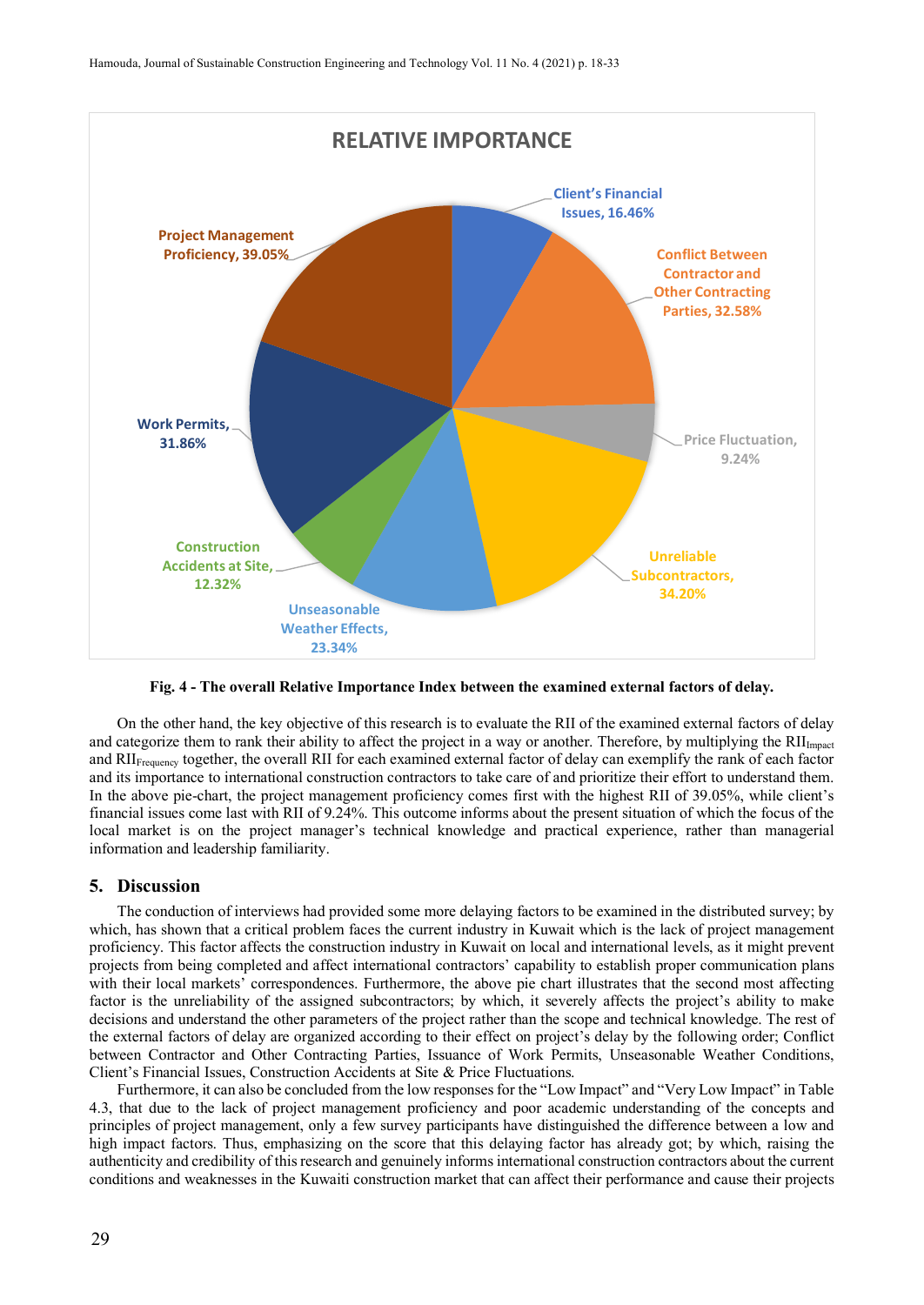to be delayed. On the other hand, the low score of Client's Financial Issues confirms the stable and steady financial situation in Kuwait and gulf area in general; by which, reflects the current richness of Kuwait and its ability to stand to and adapt to several financial cases within their projects. The dependence on the intensive technical knowledge of project managers, without addressing their managerial skills may be used to run small projects. However, the future thriving period of construction projects and the severe need for international contractors to handle these projects requires the local construction community to categorize the affecting delaying factors and address them correctly.

The data analysis has taken a different direction; as instead of comparing the Impact and Frequency factors individually, both factors must be combined and their measurements to be unified as to compare them suitably to each other. Hence, Table 4.6 was a reference to analyze and rank the examined factors of delay according to their calculated RII. As shown in the below table, the rank of both the Impact and Frequency factors is mostly the same. However, in the case of "Conflict between Contractor and Other Contracting Parties" and "Issuance of Work Permits;" their ranks were switched together indicating that their importance and along with their frequency of occurrence overlaps with each other.

| <b>External Factor of Delay</b>                                            | RankImpact     | RankFrequency    | <b>Total Rank</b>       |
|----------------------------------------------------------------------------|----------------|------------------|-------------------------|
| <b>Project Management Proficiency</b>                                      | $\mathbf{1}$   | $\mathbf{1}$     | $\mathbf{1}$            |
| <b>Unreliable Subcontractors</b>                                           | $\overline{2}$ | $\overline{2}$   | $\overline{2}$          |
| <b>Conflict Between Contractor and Other Contracting</b><br><b>Parties</b> | $\overline{4}$ | $\mathfrak{Z}$   | $\mathbf{3}$            |
| <b>Issuance of Work Permits</b>                                            | $\mathfrak{Z}$ | $\overline{4}$   | $\overline{\mathbf{4}}$ |
| <b>Unseasonable Weather Effects</b>                                        | 5              | 5                | 5                       |
| <b>Client's Financial Issues</b>                                           | 6              | 6                | 6                       |
| <b>Construction Accidents at Site</b>                                      | $\tau$         | $\boldsymbol{7}$ | $\overline{7}$          |
| <b>Price Fluctuation</b>                                                   | $\,8\,$        | $\,8\,$          | ${\bf 8}$               |

## **Table 2 - Ranking the importance of the external factors of delay.**

With the use of two data collection approaches, this research was able to identify the main delaying factors for international contractors in Kuwait. Moreover, interviewing professional project management practitioners have enabled the addition of two more delaying factors to infuse an integration between theoretical studies and existing market situations in Kuwait. From the response of the survey, the impact of each of the mentioned delaying factors on the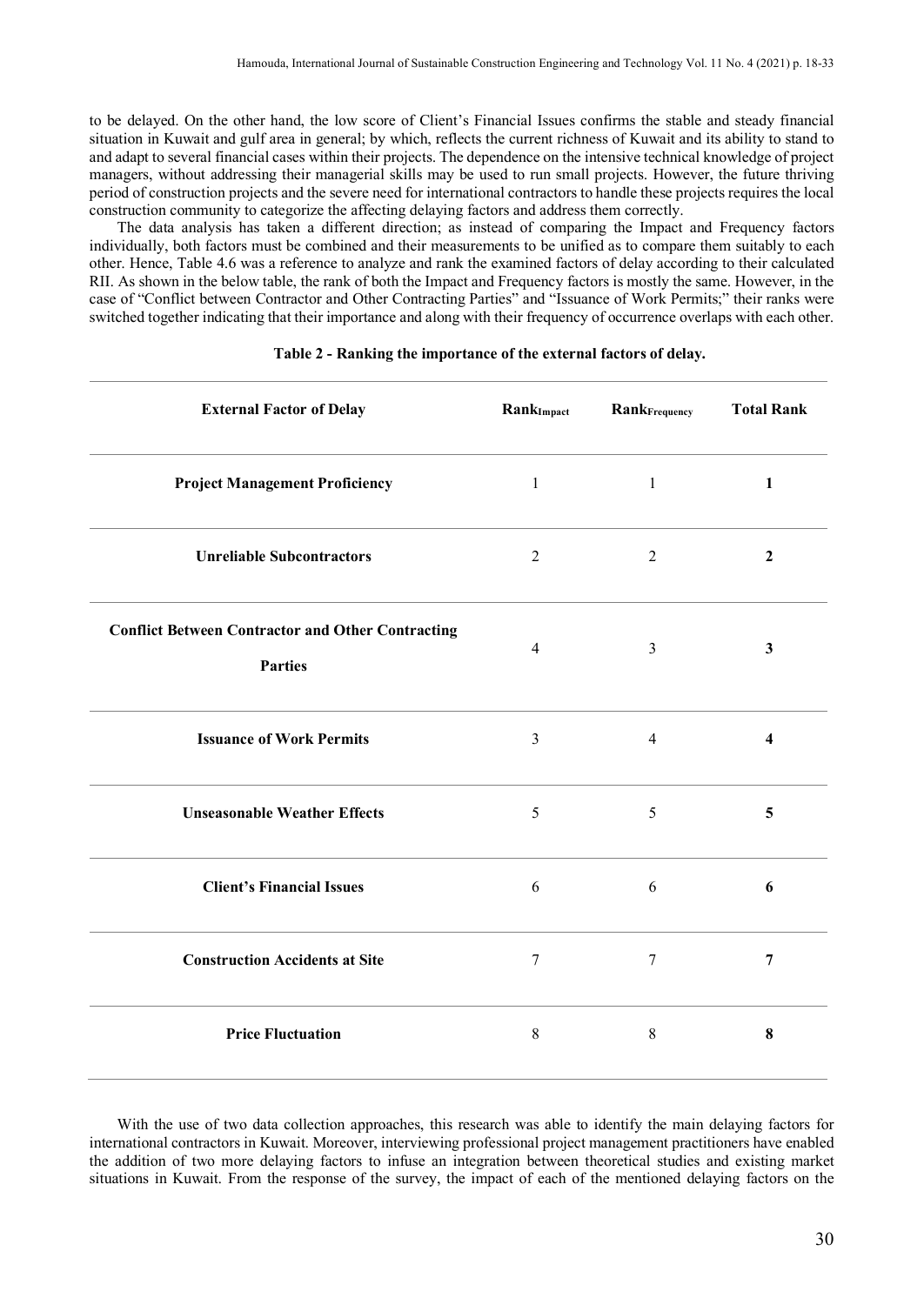performance of their associated projects identified, which results by default as a delay for these projects. Hence, the effect of the contractual, environmental, cultural, and legal factors on the performance of the project were indicated by the number of response and the marks that each factor has collected regarding its parameters.

## **6. Conclusion and Recommendations**

The results of this research show that the Kuwaiti construction industry severely suffers from lack of project management knowledge and understanding of management principles. This result was given by the outcomes of the research survey, which indicates that the leading factor for delays in Kuwait is due to lack of project management proficiency. Hence, it is highly recommended that local clients, contractors, and subcontractors consider preparing training session and seminars for providing the next management team with the essential knowledge to compete with the proficiency of the international contractors that are currently needed in Kuwait. Furthermore, international contractors must ensure that their subcontractors' key personnel have the required project management proficiency by performing interviews with them that evaluates their managerial skills more than their technical skills. Practical approaches for international contractors may vary upon their projects and their contract type; however, these contractors may seek accreditation or credential from their subcontractors that show their managerial professionalism. Moreover, the results have also shown that international construction contractors get their performance affected, and their projects delayed due to local subcontractors' inability to complete their scope within the approved schedule. Therefore, international contractors, along with the assistance of local clients, must emphasize local subcontractors to provide clear information about their liability and capability to handle and manage their assigned projects. Hence, international contractors should have preventive and sanctioning penalties for subcontractors who are not able to complete their scope within the approved schedule. Also, international contractors can benefit from other international contractors' experience in Kuwait, and their lessons learned record regarding their current or completed projects. Elsewhere, international contractors must provide and instruct their subcontractors to provide continuous safety training to emphasize all workers to follow the required safety procedures and minimize accidents at the site.

## **7. Research Limitations and Guidance for Future Studies**

On the other hand, the research has had to disregard or makeover some limitations that happened to exist in the current study and should be considered for more modifications in future studies. The first limitation is the lack of previous research studies on the research topic; by which, has restrained the continuation of the research and forced the researcher to spend more time to investigate the existing researches which, in some cases, might be remotely related to the research problem, but related to the research topic. Another limitation that faced this research is the insufficient sample size. To include two data collection approaches and analyze them correctly in this research, the researcher had to limit the number of the interviewees to 15 only, and the number of the sample size of the survey participants to 80 only.

Further study and analysis are mandatory for new researchers and foreign construction companies as this research only highlights some of the external factors of delay, without including how to mitigate these delays or the preventive and corrective actions to be taken to ensure minizine their negative influence on the project. Moreover, further studies are essential to be published for foreign construction contractors to increase the validity of this research; by which, will encourage these contractors to include some of the external factors of delays in their contracts as to transfer the associated risks to other rather than themselves. Also, more research and investigation are mandatory to track the record of projects that had previously been affected and delayed by one of the factors above of delay in order to have a five- or ten-years track record of the influence and development of these factors with years

## **8. Declaration of Interest**

This statement is to certify that the article is the Authors' original work. The Author confirms that warrant that this research has not been submitted for publication nor has it been published in whole or in part elsewhere. Furthermore, the Author states that attest to the validity and legitimacy of the data and its interpretation and agree to its submission to the **International Journal of Sustainable Construction Engineering and Technology**. In addition, the Author accept that the Editor-in-Chief's decisions over acceptance or rejection or in the event of any breach of the Principles of Ethical Publishing in the **International Journal of Sustainable Construction Engineering and Technology** being discovered of retraction are final.

No additional authors will be added post submission, unless editors receive agreement from the Author and detailed information is supplied.

## **Acknowledgement**

First, I would praise and thank Allah, the Almighty, for supporting me and guiding me through this long journey. Secondly, I am incredibly grateful to my beloved wife, Rola Reffai, who has supported me and gave me the strength to stand up for every time I fall. Moreover, I would like to express my sincere gratitude to my parents and my family who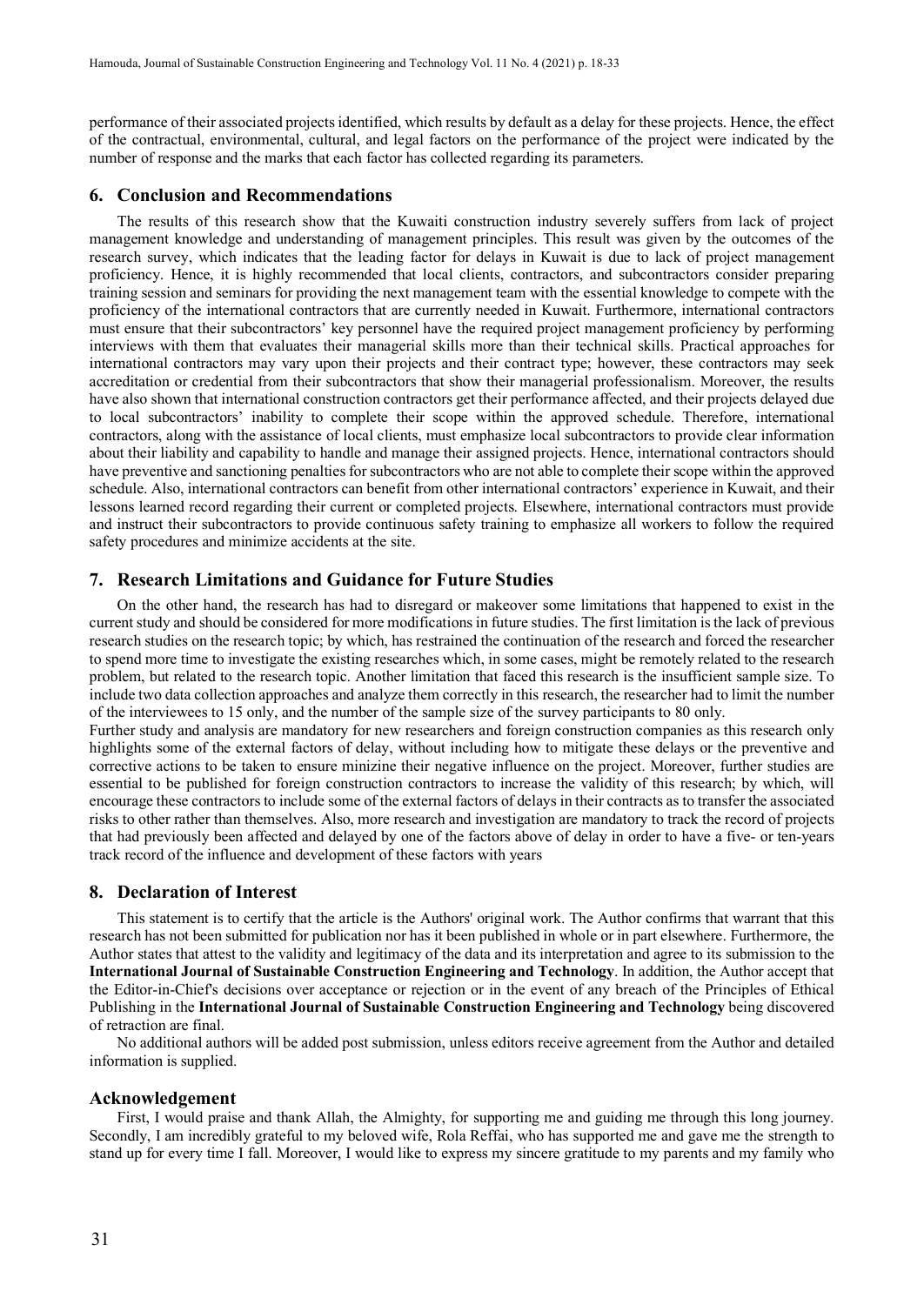have supported and encouraged me through this research and my career. Finally, I would like to offer my special thanks and appreciation to Asst. Prof. Dr. Amin Akhavan Tabassi for his wise counsel and constructive comments.

## **References**

A. C. Pawar, S. V. Wagh and N. V. Bhalerao. (2016). "Factors causing delay and methodology of ranking for residential projects," International Journal of Engineering Research & Technology, vol. 5, no. 8, pp. 17-28

A. F. Amiri and D. C. Bausman, (2018). "The internationalization of construction industry - a global perspective," International Journal of Engineering Science Invention, vol. 7, no. 8, pp. 59-68

A. M. Jarkas and C. G. Bitar, (2012). "Factors affecting construction labor productivity in Kuwait," Journal of Construction Engineering And Management, vol. 138, no. 7, pp. 811-820

D. Megha and B. Rajiv, (2013). "A methodology for ranking of causes of delay for residential construction projects in Indian context," International Journal of Emerging Technology and Advanced Engineering, vol. 3, no. 3, pp. 396-404

E. Soliman, (2017). "Communication problems causing governmental projects delay–Kuwait case study," International Journal of Construction Project Management, vol. 9, no. 1, pp. 1-18

F. D. Fugar and A. B. Agyakwah-Baah, (2010). "Delays in building construction projects in Ghana," Australasian Journal of Construction Economics and Building, vol. 10, no. 1/2, pp. 103-116

H. Al-Tabtabai, (2002). "Causes for delays in construction projects in Kuwait," Engineering Journal of the University of Qatar, vol. 15, no. 3, pp. 19-37

H. Doloi, A. Sawhney, K. Lyer and S. Rentala, (2012). "Analysing Factors Affecting Delays in Indian Construction Projects," International journal of Project Management, vol. 30, no. 4, pp. 479-489

J. M. Assbeihat, (2018). "Reasons behind subcontractor's defaults in construction projects," International Journal of Civil Engineering and Technology, vol. 9, no. 4, pp. 327-338

K. Rees-Caldwell and A. H. Pinnington, (2013). "National culture differences in project management: Comparing British and Arab project managers' perceptions of different planning areas," International Journal of Project Management, vol. 31, pp. 212-227

L. Muhwezi, J. Acai and G. Otim, (2014). "An Assessment of the Factors Causing Delays on Building Construction Projects in Uganda," International Journal of Construction Engineering and Management, vol. 3, no. 1, pp. 13-23

L. T. Van, N. M. Sang and N. T. Viet, (2015). "A conceptual model of delay factors affecting government construction projects," Journal of Science and Technology, vol. 5, no. 2, pp. 92-100

M. Crouch and H. McKenzie, (2006). "The logic of small samples in interview-based qualitative research," Social Science Information, vol. 45, no. 4, pp. 483-499

M. F. Hasmori, I. Said, R. Deraman, N. H. Abas, S. Nagapan, M. H. Ismail, F. S. Khalid and A. F. Roslan, (2018). "Significant factors of construction delays among contractors in Klang Valley and its mitigation," International Journal of Integrated Engineering, vol. 10, no. 2, pp. 32-36

M. Gluszak and A. Lesniak, (2015). "Construction delays in clients opinion – multivariate statistical analysis," Poland

M. Jaeger and D. Adair, (2012). "Cross cultural construction project management in the GCC countries: a local perspective on western project parties," Nova Science Publishers, vol. 5, no. 1, pp. 1-17

M. M. Marzouk and T. I. El-Rasas, (2012). "Analyzing delay causes in Egyptian construction projects," Journal of Advanced Research, vol. 5, no. 1, pp. 49-55

M. Mason, (2010). "Sample size and saturation in PhD studies using qualitative interviews," Forum: Qualitative Social Research, vol. 11, no. 3, pp. 1-19